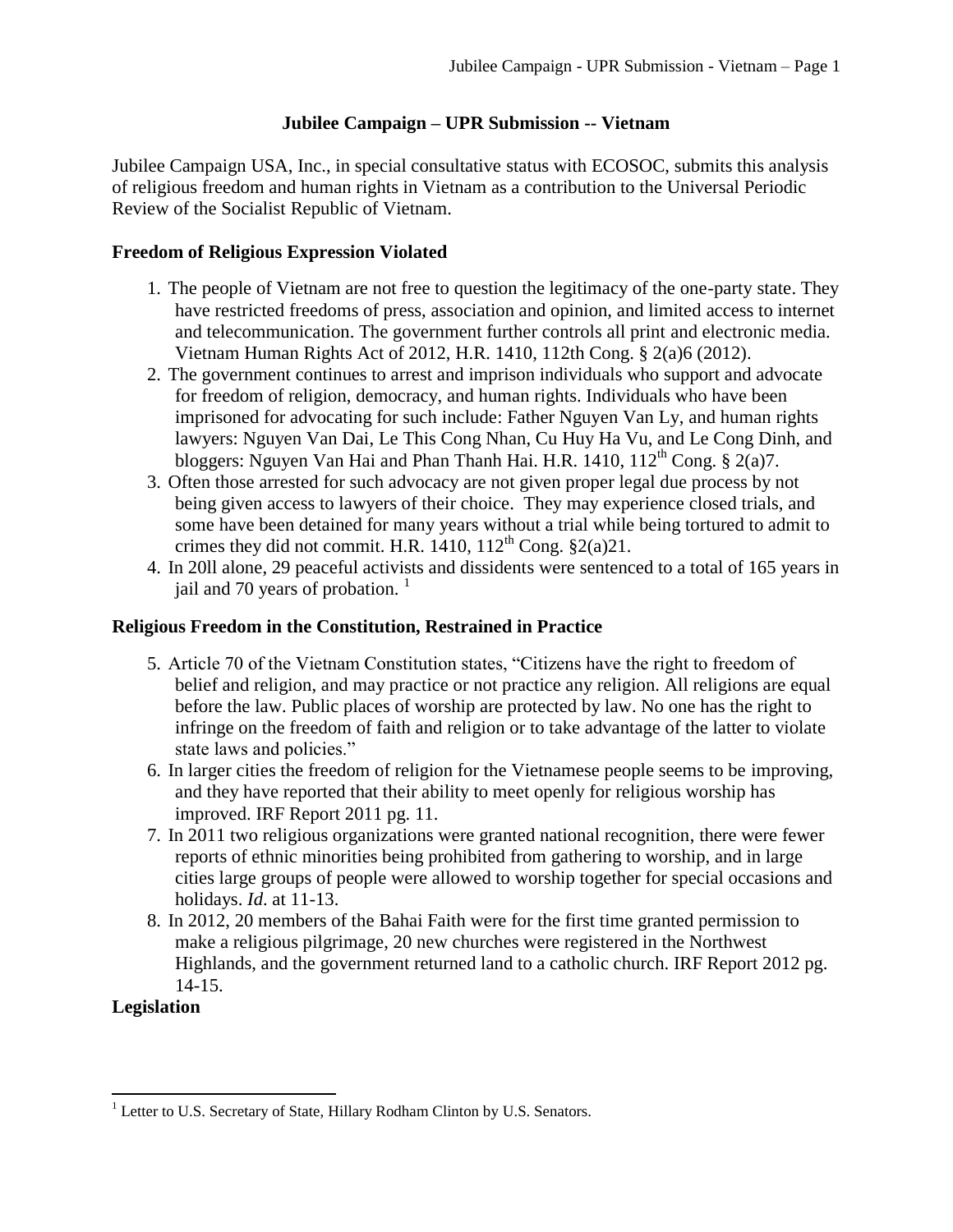- 9. On January 1, 2013 Decree 92 became effective in Vietnam. This Decree replaces Vietnam's prior laws on religion. The government and supporters of the Decree say it will promote religious freedom as it requires the government to respond to inquiries within shorter amounts of time and puts everything into one place which should make the law on religion less confusing. IRF Report 2012 pg. 18.
- 10. However, most believe that the new Decree is another way for the government to control religious groups and that it will be more restrictive than previous laws on religion.
- 11. Decree 92 requires a religious group to go through different processes to have a religious meeting, a religious activity, or to be legally recognized as a religious organization. To hold a religious meeting, a new category in regards to religion laws, a group must submit the name of the religion and its principles, the name(s) and address(es) of its representative(s), and the meeting's form, location, time and number of participants, and they must have a legal place to worship in order to qualify for permission to meet. The requirement that a group must have a legal place to meet poses problems as unregistered organizations cannot obtain a legal venue for the purpose of religious activities, but in order to register as a religious organization groups must first register for religious meetings. Thus, this immediately makes house churches in Vietnam illegal which is what the majority of churches are. Additionally this is a new step that must be completed before being able to apply for permission to conduct religious activities and as such it seems to reverse the 2005 Prime Minister's Special instruction that was supposed to speed up the registration process in an attempt to become a member of the world trade organization. Vietnam: Decree No. 92: Specific provisions and measures for the implementation of the Ordinance on Belief and Religion, Christian Solidarity Worldwide, January 2013.
- 12. Religious activities would include anything beyond basic meetings. To just apply to have a religious activity a group must have had 20 years or more of religious meetings that were approved by the government that have not violated the laws. Furthermore the religion must have doctrines, articles of faith, ceremonies and activities that support the nation. The representatives must be Vietnamese citizens and the group must have a legal venue. The 20 year requirement will curtail religious registrations since this new Decree just became effective. For a group to have had 20 years of approved religious meetings, it could not apply to do a religious activity until 2036 at the earliest. And if at any point in time a law is broken the 20 years process starts over. *Id*.
- 13. Registration as a religious organization, which if granted would result in legal recognition of a religious organization. To qualify to apply a group must have had three years of registered operations and not have violated any law. If a law is violated, the registration process starts over. Once a group is registered it will be required to present annually its proposed activities for the coming year, and the decree makes it very difficult to change or add anything new to the year once a group turns in its proposed schedule. *Id*.
- 14. The requirements that a group cannot have violated any laws to be eligible to be approved as a religious organization or for religious activities will be very difficult for groups to meet and maintain. Throughout the Decree terms such as the promotion of national unity are used and no definition is provided. This term and other vague terms enable government officials to arbitrarily determine that a group has violate some part of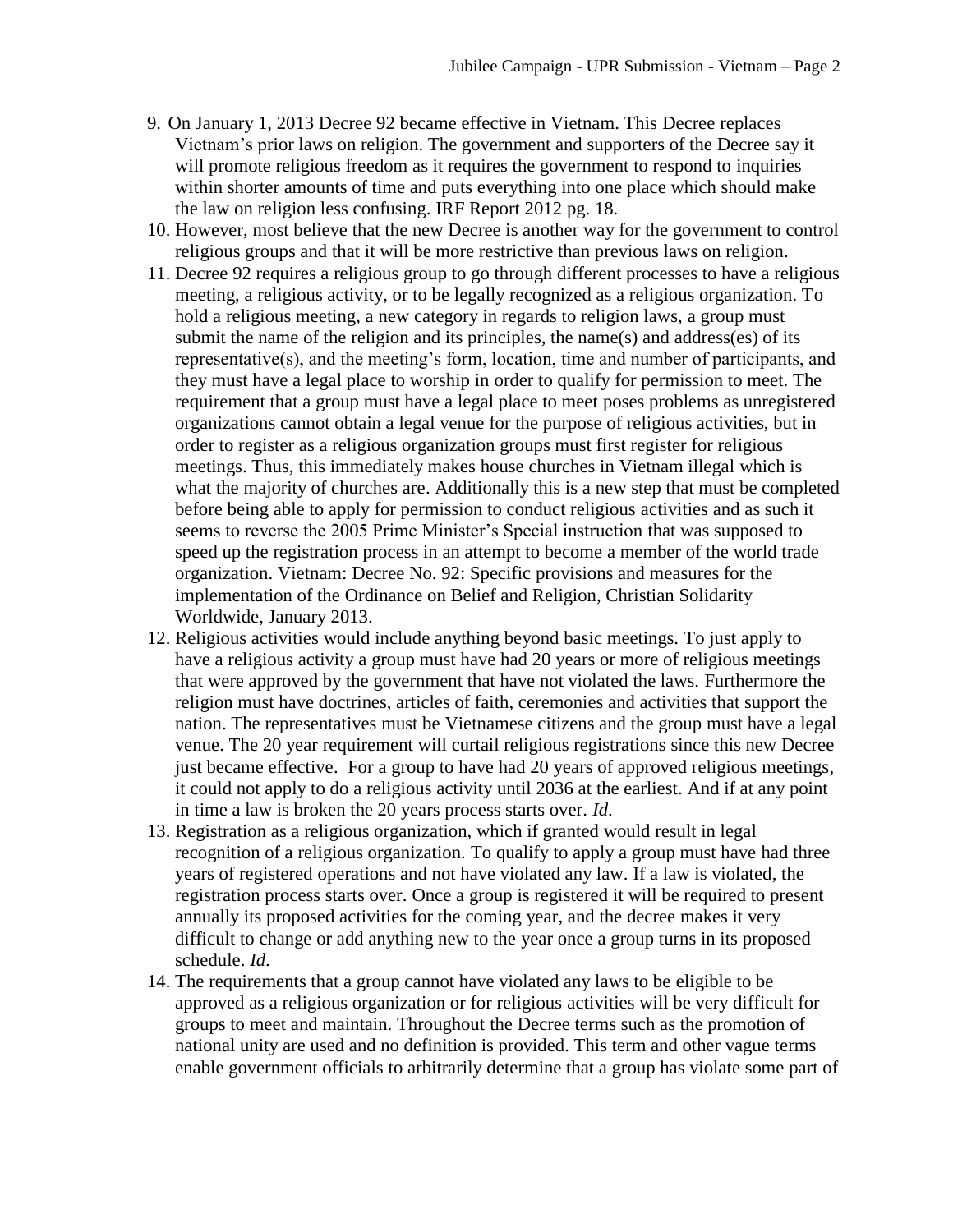the Decree and thus cannot become a recognized religious organization or be approved to host a religious activity. *Id*.

- 15. Under Decree 92 to open a religious school the group must be legally recognized, its curriculum must include instruction on Vietnamese history and law, it must inform the central religious authorities of the number of students to be admitted and the conditions of admission, and it must request permission from the central religious authorities for a foreign student to be admitted. Decree 92 increases the rule and regulations placed upon religious schools further restricting religious freedom. *Id*.
- 16. Decree 92 further controls and restricts association with co-religionists internationally. It adds the new requirement that clergy and believers must request prior permission to travel abroad from the central Committee of Religious affairs. They must give the Committee at least 25 working days to decide prior to travel, and if their plans change they must report to the Committee any changes to their schedule once they have arrived at their destination. Two Steps Back? Vietnam's Decree (on Religion) ND-92 Effective, January 1, 2013, January 18, 2013.
- 17. Further evidence to support the notion that Decree 92 will be used to further control religious expression, activity and association than to enable people to worship freely is obvious from its wording where warnings to those whose abuse their freedom of religion supersedes mention of freedoms of religion by a 6:1 ratio. *Id*.
- 18. Earlier this year Vietnam withdrew its invitation to the United Nations Special Rapporteur on Religion to visit their country, signaling non-cooperation with the United Nations processes and mechanisms intended to improve religious freedom.
- 19. Ms. Tong Thi Phong, Vice Chairwoman of National Assembly of Vietnam, has said that they seek to emulate the People' Republic of China in regards to their religious policies.

### **Persecution**

- 20. People of both registered and unregistered religious groups suffer from persecution. They often have their personal items/homes destroyed, property seized, and are subjected to beatings, false arrests, sham trials, and death.
- 21. On March 17, 2013, a Christian, Hoang Van Ngai died while in police custody. He was arrested on March 15th for "destroying the forest" on his own land. Witnesses said his land had no trees only stumps. The government stated that his death was a result of suicide by placing his hand in an electric socket while in custody, but over 300 witnesses who saw his body after death stated that the corpse had many bruises and contusions on his throat, back, head, and deep cuts could be seen all over his body. It could be seen that his skull was smashed and some said they believed electric shock was used on him.
- 22. On January 8, 2013, 14 catholic activists and 3 Protestants, who reported stories and criticism about corrupt party members and government officials who enriched their lifestyle during the financial crisis, were sentenced to three to seven years of imprisonment. Their trial was supposed to be open to visitors; however, on the day of the trial the courtroom was filled with Vietnamese police. When thousands of Catholics showed up to walk to the courthouse, they were stopped by police. The activists were given a sham trial and convicted of false charges. Asia News, January 10, 2013.
- 23. On November 13, 2012, a gang of men, some who were out of uniform officers, attacked members of a house church smashing property and beating persons including women and children. Some injuries were so serious that medical assistance was needed.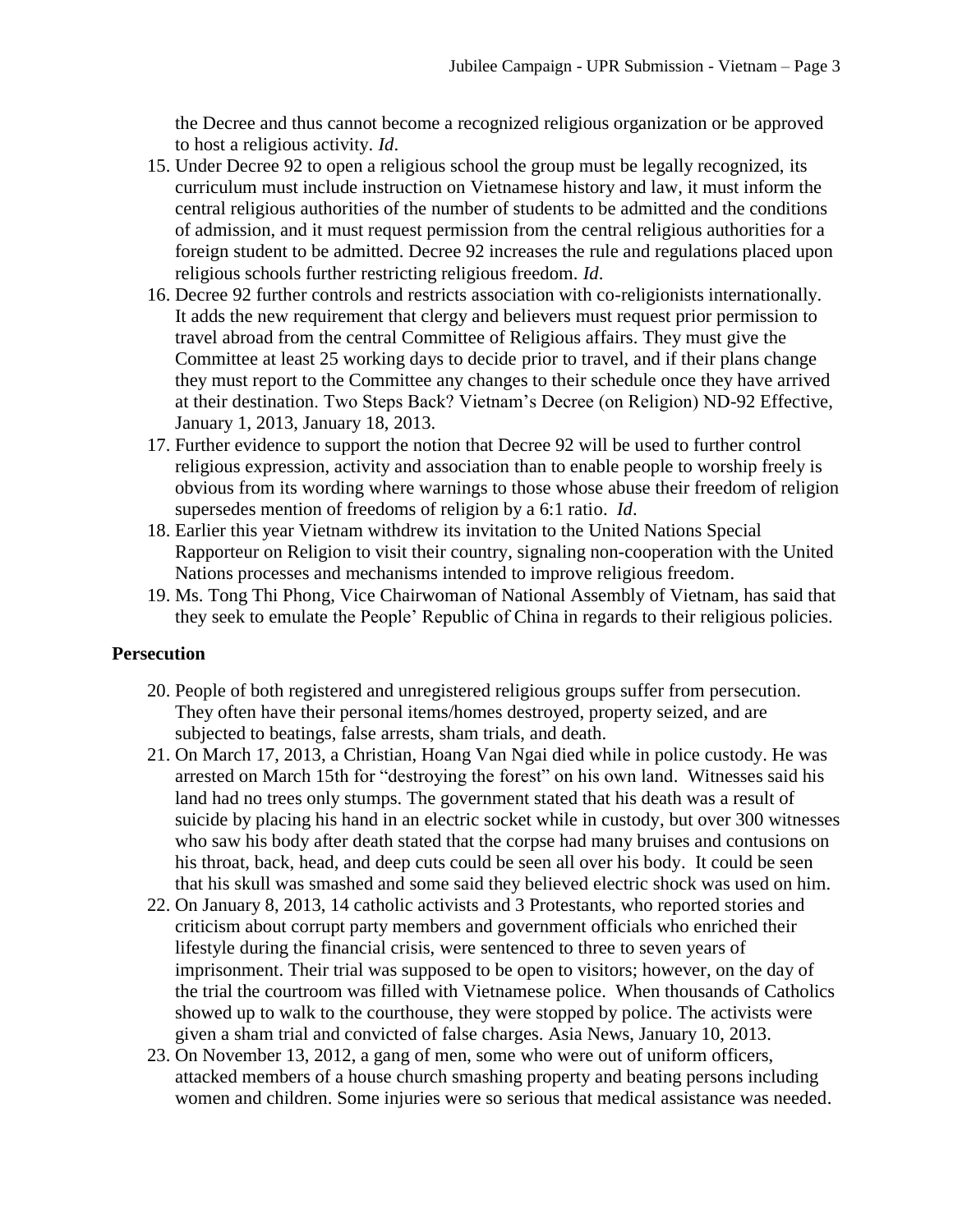However, no area hospitals would give them help because when doctors learned that religious motives played a role in the violence they did not dare to treat or even examine the victims of this persecution. To receive medical care the injured had to travel 1,000 miles via plane. Amongst those seeking treatment, it was discovered that a women had her pelvis broken in two places and her female organs wounded. A seriously injured man had internal injuries to his kidneys, liver, and other organs. Although the injured Christians had placed a report with the police nothing has been done.

- 24. On October 23, 2011, thugs, suspected to be working for the police, twice attacked a pastor and his family with iron bars and wooden clubs. They harmed people and destroyed property. This occurred soon after a visit by local police to investigate the house church. Both times calls were made to four different local levels of police yet no one answered.
- 25. On July 4, 2011, Y-Huong Nie was given a five year prison term for refusing to sign a document renouncing his religious beliefs.
- 26. On June 13, 2012, and June 17, 2012, Vietnamese officials destroyed two buildings belonging to the ethnic Minority Hmong Christians.
- 27. March 2012, a pastor of a Mennonite Church was sentenced to an 11 year imprisonment for undermining security. He reportedly complained to outside organizations about how Vietnam mistreats religious minorities and how they have a lack of religious freedom. World Evangelical Alliance, Religious Liberty Prayer News, April 1, 2012.
- 28. March 22, 2012: Church leader Luy Gonzaga Nyugen Quang Hoa was beaten by released criminals, suspected to be working for the government, in a region that the government has declared as a "no religion zone." World Evangelical Alliance, Religious Liberty Prayer News, April 1, 2012.
- 29. August 2010: Puilt Bap a Christian who spent 3 years in prison died 3 days after release. Video: Betrayal of the Montagnards.
- 30. February  $18^{\text{th}}$ -22<sup>nd</sup>, 2012, newly converted Christians of the Sedang ethnic minority were attacked in four consecutive night raids. Women and men were attacked, property was destroyed, and some had very serious injuries. Government officials did not quickly respond to any of the incidents and have taken no action. Morning Star News, February 22, 2013.
- 31. The government also makes members of religious groups publicly recant their faith. On June 6, 2010, two men were made to publically confess to supporting Dega Protestantism and FURLO. On July 12, 2010, news media reported that 297 believers "voluntarily" abandoned Dega Protestantism, and October 2010 media reported that 567 households renounced Dega Protestantism. Montagnard Christians in Vietnam, A Case Study in Religious Repression, Human Rights Watch, 2011.

### **Recommendations**

- 32. Vietnam must adhere to its Constitutional mandates permitting and protecting religious freedom and freedom of expression for all minorities religious groups, registered and unregistered.
- 33. Vietnam must adhere to the Universal Declaration on Human Rights, the International Covenant on Civil and Political Rights, the Declaration on the Elimination of All Forms of Intolerance and Discrimination Based on Religion or Belief, and established reports submitted by successive U.N. Special Repporteurs on Religion.